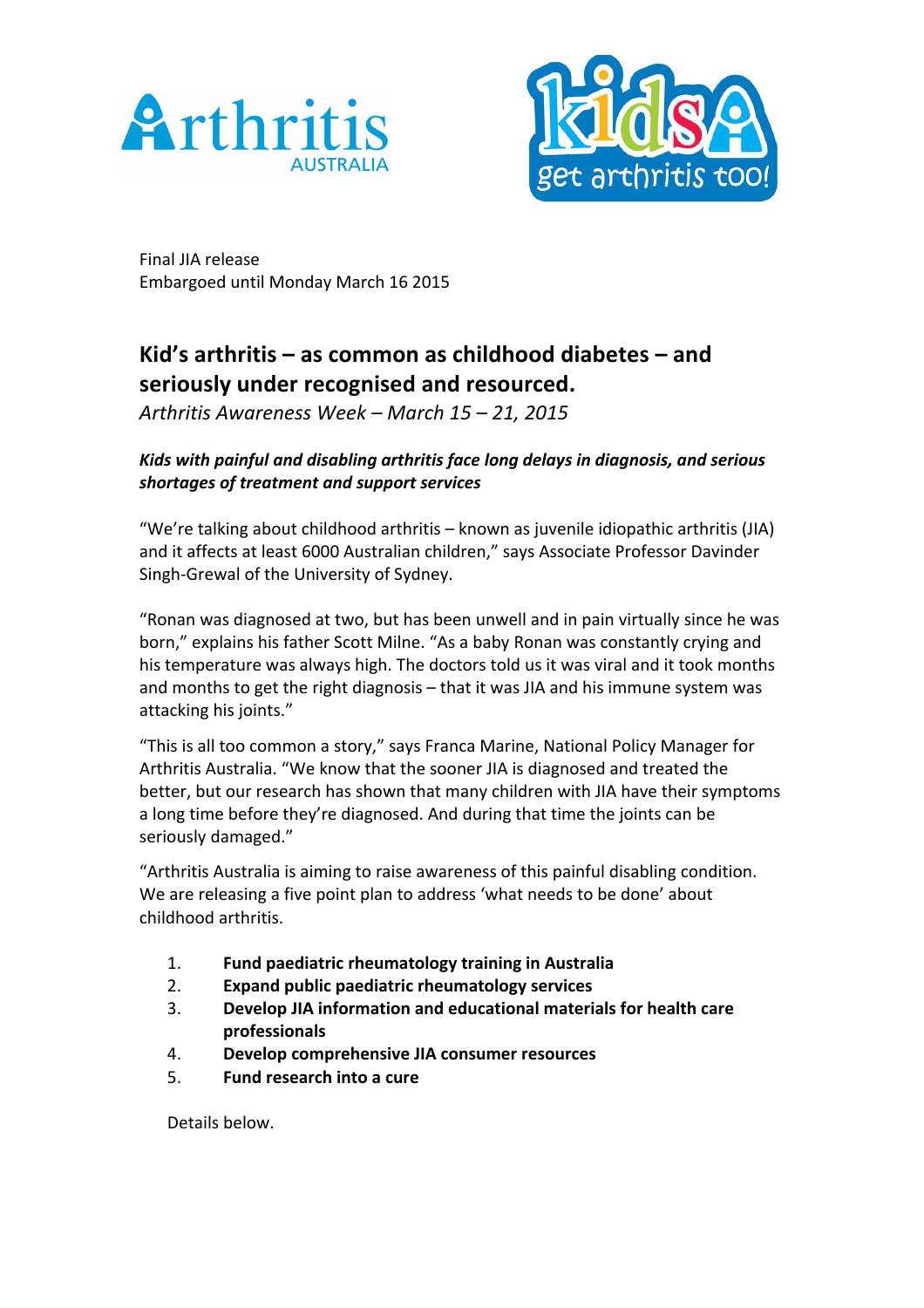"In addition to funding for research into a cure, we desperately need to make sure kids and families can get the specialist care and support they need as soon as possible by expanding public paediatric rheumatology services through increased training and information for health care professionals."

"JIA can look quite different from child to child," explains Associate Professor Singh-Grewal who is one of Australia's small band of paediatric rheumatologists (children's muscle and joint specialists). "That makes it hard for GPs to detect JIA early but, even if they do, it can be hard to get in to see a specialist to start treatment.

"Most states only have one or two paediatric rheumatologists and in some states there are either none at all (Tasmania and NT) or they're overburdened with long waiting lists. This is all the more tragic because we now have really effective treatments for JIA and the sooner you can start treatment, the more likely you are to control the condition and avoid the severe joint damage it can cause.."

"Ronan is now 6 years of age," says Scott. "He has nine joints affected and even now we never know what to expect from day to day."

"I was diagnosed at the age of eight with severe polyarticular juvenile rheumatoid arthritis, which is a form of JIA," says Anni Grindrod who's now 22 and working as a graphic designer. "I went from a happy, active and very normal 8 year old to a very sick little girl spending weeks in hospital and in a wheelchair to find a diagnosis and then suitable medical interventions.

"Adolescence was really tough dealing with depression from the chronic pain and loss of mobility."

Most children with arthritis continue to have the disease into adulthood. Ben Horgan has been living with JIA for over 40 years since he was diagnosed at the age of two.

"When I was four, the doctor told my mother he felt I would be in a wheelchair within a year and would probably never get out of it. He also said that I probably wouldn't live past my 10th birthday.

"Life has been full of ups and downs since then but, thanks to support from my family and the best medical team we could muster, and by taking charge of my own treatment, I am still here and walking around on my own two feet."

"This is an invisible condition to most Australians," claims Arthritis Australia's Franca Marine. "But it's all too visible for the kids with JIA and their families."

"What's needed," says Associate Professor Singh-Grewal, "is to fund training for more paediatric rheumatologists and specialist nurses as well as encouraging team based care since so many health professionals have to get involved in what is a very complex condition for these kids who deserve the best care in the world."

*Please support Arthritis Australia's campaign to raise awareness of juvenile idiopathic arthritis (JIA) for Arthritis Awareness Week, 15-21 March 2015. Just post a* photo of yourself as a child or with your favourite childhood possession, such as a toy *or balloon, on Facebook or Twitter (#KidsGetArthritisToo).*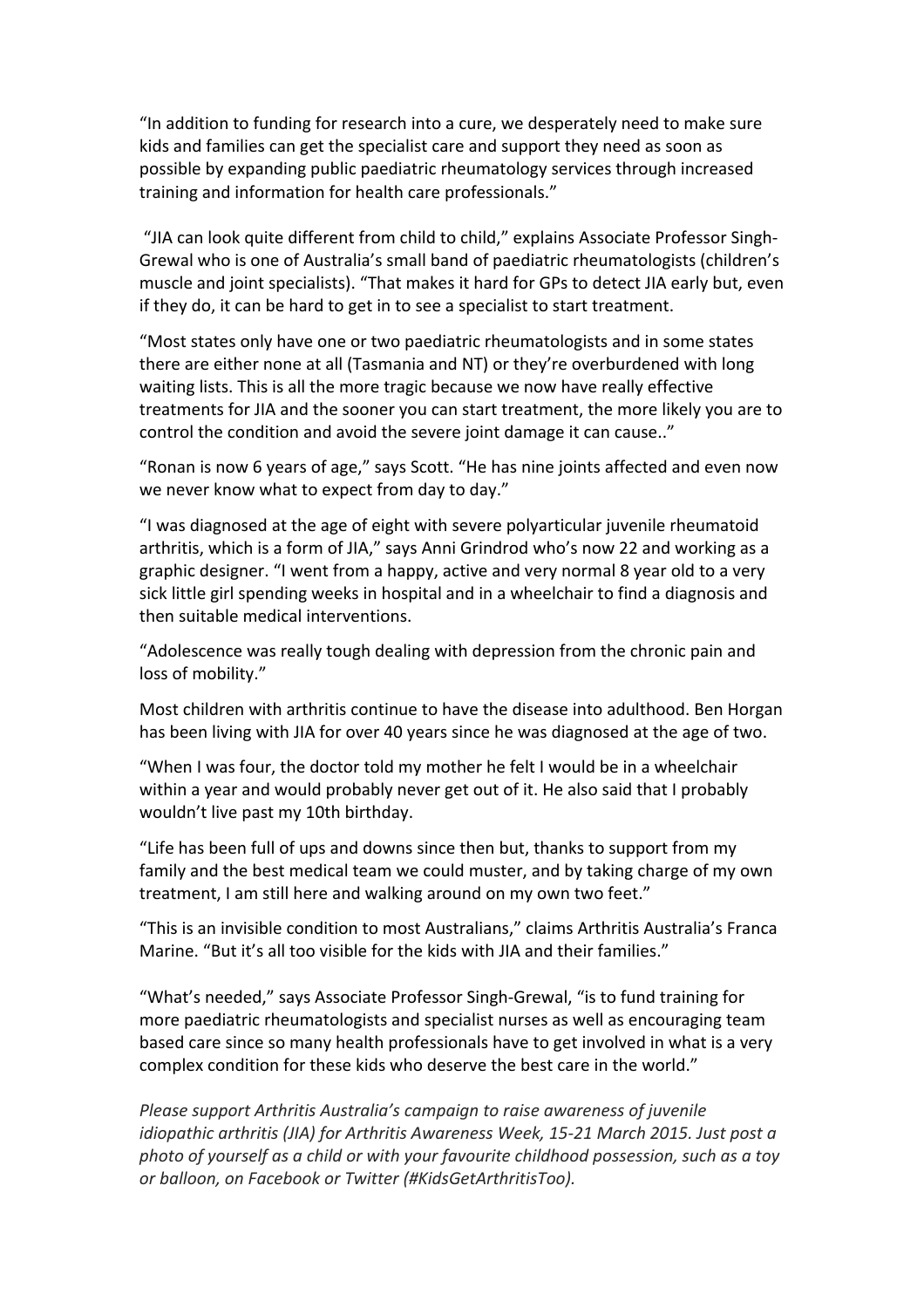#### **Background**

#### **Juvenile Idiopathic Arthritis**

Juvenile Idiopathic Arthritis (JIA) is a painful, autoimmune form of arthritis that affects at least 6000 Australian children. JIA can seriously disrupt the growth and development of a child, causing severe joint damage, growth abnormalities and permanent disability. In addition, complications of the disease and its treatment include serious infections, uveitis which can cause blindness, and heart, skin and lung conditions.

Although poorly recognised, JIA is one of the most common and serious chronic conditions of childhood, and affects as many children as juvenile diabetes. While JIA resolves in many children, there is no cure. Around 60% of those diagnosed will continue to have active disease into adulthood, compromising their future health and vocational achievements.

#### **The good news**

Dramatic advances in treatment for JIA in the past decade mean that much of the joint damage, deformity and disability it causes can now be prevented.

However, early diagnosis and initiation of specialist, team based care, ideally within 10 weeks of symptom onset, is critical for achieving the best results.

#### **The bad news**

Delays in diagnosing JIA in Australia are common. Four in ten children with JIA experience delays of more than six months and one in six wait more than a year to be accurately diagnosed. Nearly half of all children with JIA see four or more health professionals before being correctly diagnosed.

Inadequate public and health practitioner awareness of JIA and limited access to paediatric rheumatologists for diagnosis and care are key factors leading to these delays.

In addition, limited and inequitable access to specialist treatment services, fragmentation of care, lack of psychosocial support and a heavy financial burden are common problems reported by families trying to cope with the devastating impact of JIA.

#### **What needs to be done**

## **1. Fund paediatric rheumatology training in Australia**

Paediatric rheumatologists are in short supply in Australia with none available at all in some states/territories. There are currently only 13 paediatric rheumatologists working 7.6 FTE (full time equivalent), less than half of what is needed just to meet Three of the existing specialists plan to retire in the next five years.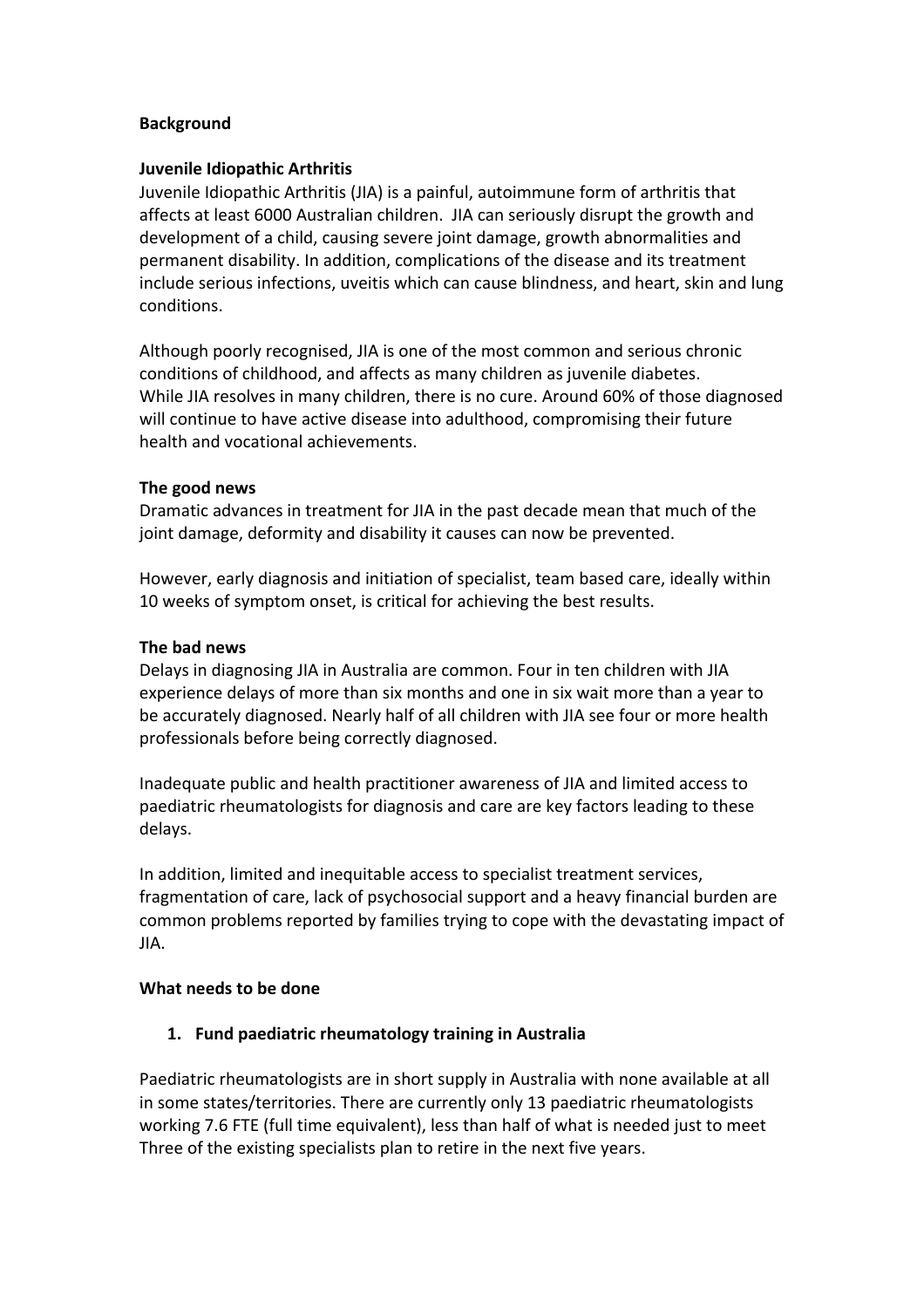Limited access to paediatric rheumatologists is a major contributor to delays in diagnosis and appropriate care for children with JIA and other musculoskeletal conditions managed by these specialists.

There is no dedicated funding for paediatric rheumatology training in Australia. Those who wish to take up the specialty need to go overseas or source their own funding for training.

Because there are so few paediatric rheumatologists most have little time to pursue research or provide education and training in the field for other health professionals, impeding improvements in quality of care.

*Dedicated funding of \$720,000 over six years to train three paediatric* rheumatologists will help to retain current clinical capacity. Additional funding *would allow more to be trained, addressing current shortages and freeing up capacity for teaching and research.*

## **2.** Expand public paediatric rheumatology services

Team-based care is the 'gold standard' for managing JIA, but is rarely delivered.

In 2011, Australia-wide, public funding for specialist health care professionals in paediatric rheumatology consisted of just 2.7 FTE for nursing, 1.15 for physiotherapy, 0.85 for occupational therapy and 0.5 for psychology.

Appropriate skills among health care professionals in community based private practice are also extremely limited, while the cost of these services is a significant barrier to access.

In particular, paediatric rheumatology nurses can provide much needed education, psychosocial support and care co-ordination for children and young people with JIA and their families, especially in areas with limited access to specialist services.

# A program to train and employ three paediatric rheumatology nurses in Australia *would cost \$1.2 million over three years.*

## **3.** Develop JIA information and educational materials for health care **professionals**

Lack of exposure to paediatric rheumatology in training programs for doctors, nurses and allied health professionals has been identified as a major contributor to delayed diagnosis for JIA and other musculoskeletal conditions.

Developing information and educational materials for health care professionals is essential to support early diagnosis and urgent referral to specialist care and to enhance team based care for children and young people with JIA.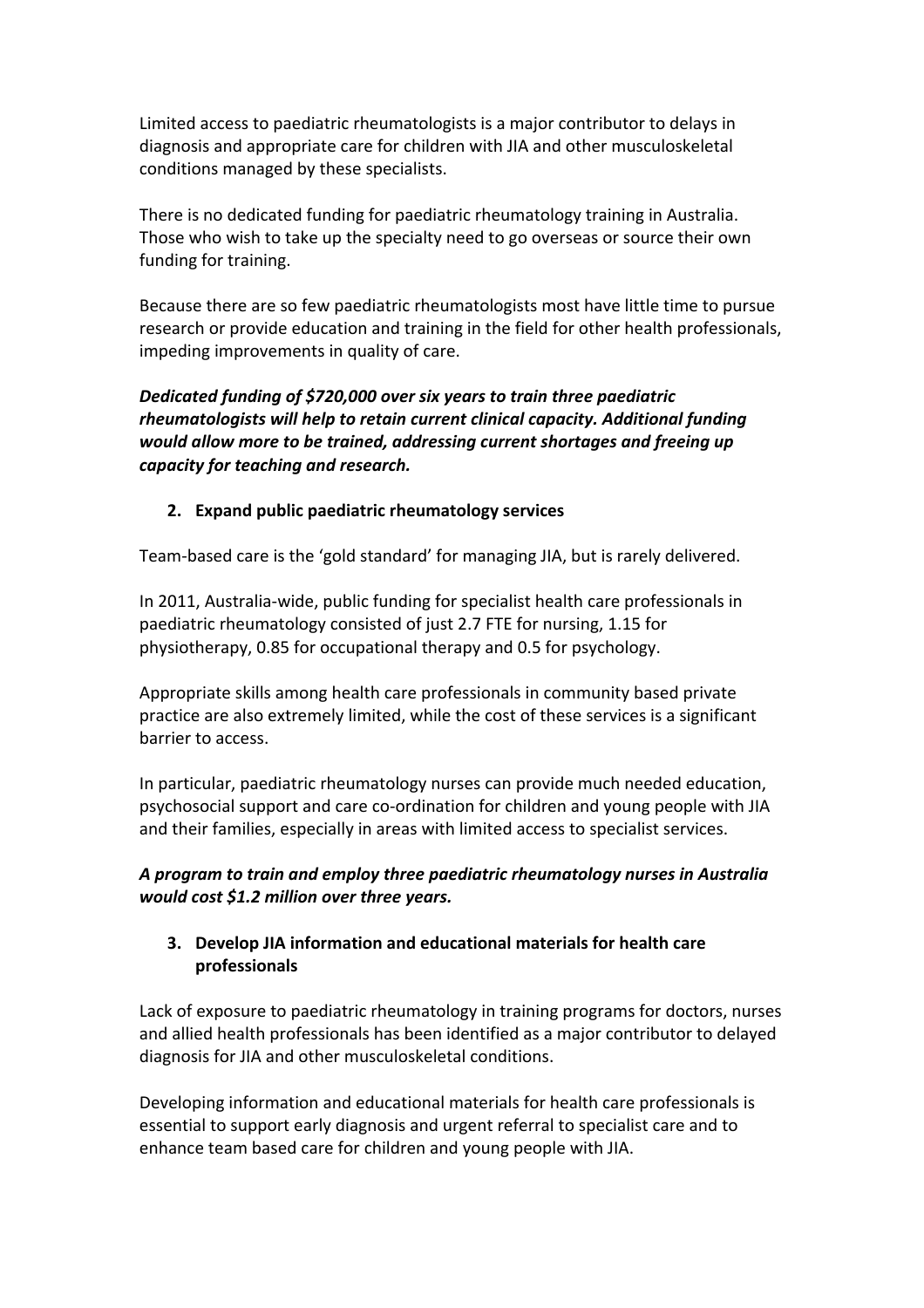## **4.** Develop comprehensive JIA consumer resources

Developing enhanced, tailored information resources and tools will assist children and families to better understand and manage JIA and to navigate their way around available services and supports. Priority resources for development include:

- Comprehensive, age-appropriate information packages for parents and families of newly diagnosed children so that they understand and can manage the condition
- Resources for schools and childcare centres so that there is greater peer and community support for children struggling to integrate with their friends and school environment
- Age appropriate information and resources for adolescents with JIA so that they can be supported during these often difficult, transitional years.

# For example, a recently developed program to teach children to manage pain due to arthritis (as well as other conditions) would cost \$350,000 to roll out across the *country.*

# **5. Fund research into a cure**

Research is essential to develop better treatments and hopefully find a cure for JIA. JIA, however, receives only minimal research funding in Australia. Only one NHMRC research funding grant has ever been awarded for JIA.

Despite limited funding, important work to build a biobank to support research into the causes of JIA has begun, with funding from Arthritis Australia. The biobank will hold biological samples and detailed clinical and environmental data and is the only one in the world collecting such comprehensive information on children with JIA.

This biobank will underpin wide-ranging research to understand the causes of this complex disease. Already, it has helped to identify a new gene for JIA and is assisting with other research projects on auto-immune conditions nationally and internationally. 

Additional funding of \$5 million over 5 years would support research to prevent, better treat and hopefully cure JIA.

## **About Arthritis Australia**

Arthritis Australia is the peak arthritis organisation in Australia and is supported by affiliate offices in the ACT, New South Wales, Northern Territory, Queensland, South Australia, Tasmania and Western Australia.

Arthritis Australia provides support and information to people with arthritis as well as their families and friends. The organisation promotes awareness of the challenges facing people with arthritis to the community and to leaders in business, industry,